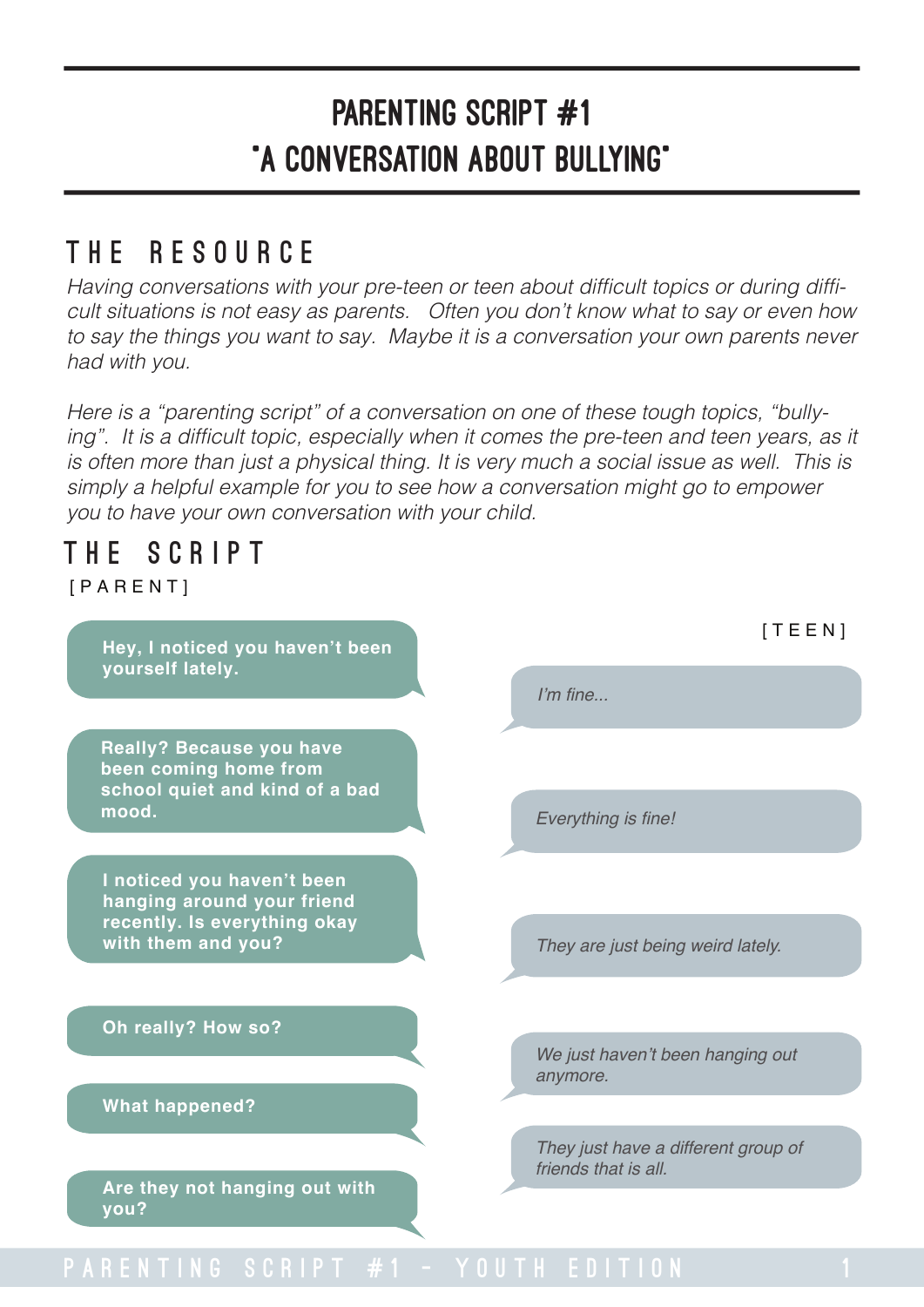### THE SCRIPT CONTINUED... [PARENT]

[TEEN]

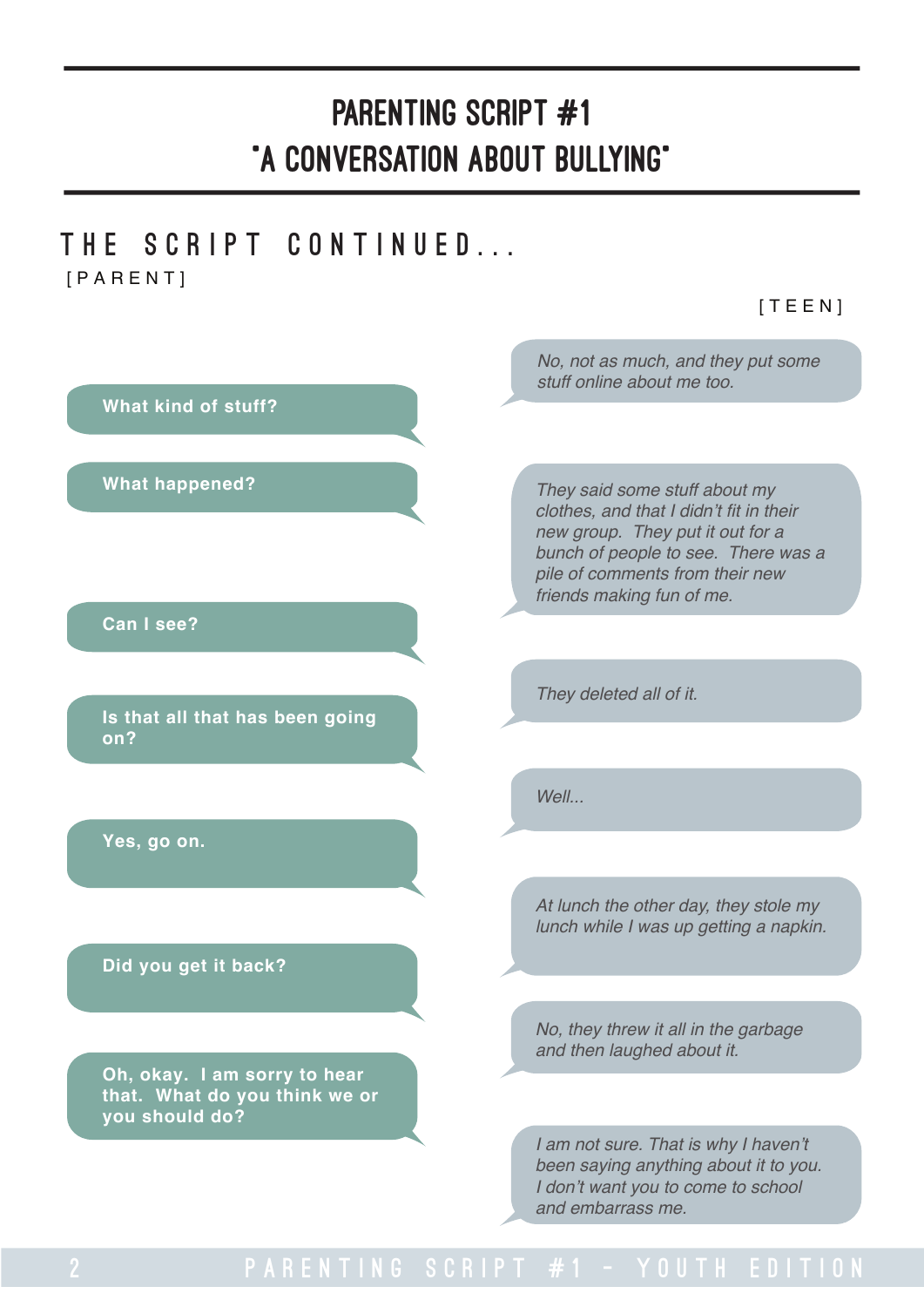# THE SCRIPT CONTINUED...

[PARENT] [TEEN] **No, I will not come to school unless you want me to come. You are at an age when you have to advocate for yourself with your teacher or counselors. I will only step in if I have to or you ask me, but we still need to talk about this. Are you comfortable talking to the school counselor? Unfortunately yes. I think everyone goes through stuff like this in one way or the other during the middle school or high school years. I talked to the person about it. I felt kind of weird doing it, but it actually worked out. I know that is not always the case, but it was worth it.** Thanks I appreciate that. Yeah, I guess so. I just don't want to a baby about this or have people think I am a tattletale. Did you ever go through stuff like this when you were my age? I might try that first before I do to the counselor. I might even try to text them, if that is cool. How did you deal with it? **Yeah, you never know what is going on with them. There is a ton of pressure to be accepted. Sometimes people just do dumb stuff to be accepted. I think it is important to think about your witness through this whole thing in how you react. I am Thanks, I am going to take some time** to pray about them tonight before I text them...